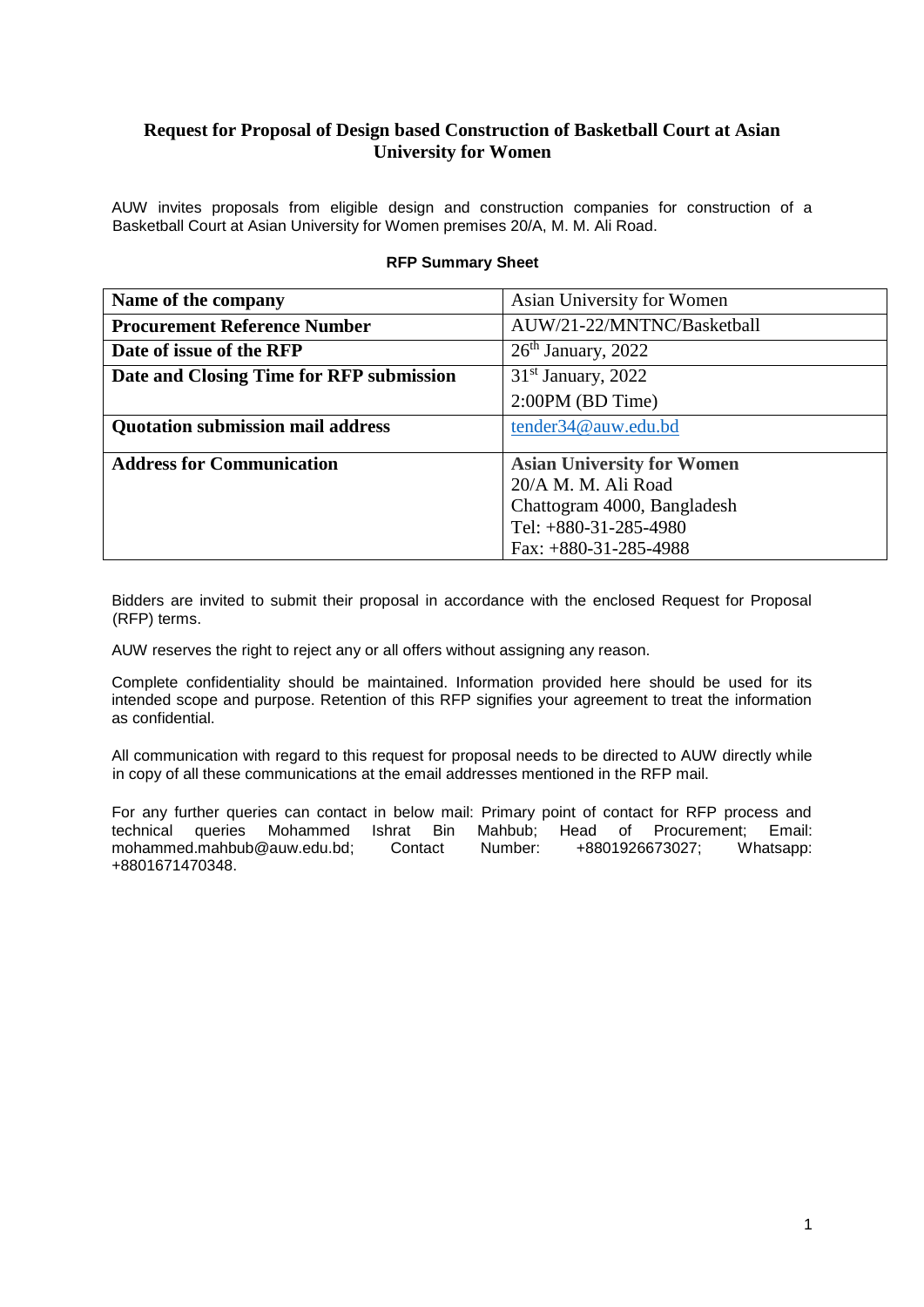## **1. Objective**

Asian University for Women (AUW) seeks to graduate women who will be skilled and innovative professionals, service-oriented leaders in the businesses and communities in which they will work and live, and promoters of intercultural understanding and sustainable human and economic development in Asia and throughout the world.

# **2. Scope of work**

Asian University for Women is requesting proposals that include the design based construction of basketball court with ancillary items as per standard specification ( RCC floor with Acrylic synthetic paint, other standard provisions including the installation of two (2) benches. 1 on each sideline of the court for a total of 2.

| SL. No         | Name of work                                                                                           | <b>Brief Description /Technical specification</b>                                                                                                                                                                                                           |  |
|----------------|--------------------------------------------------------------------------------------------------------|-------------------------------------------------------------------------------------------------------------------------------------------------------------------------------------------------------------------------------------------------------------|--|
| $\mathbf{1}$   | Basketball court playing<br>area is 17.38 x 9.32 Mtr<br>with safe play is $2.62 \text{ X}$<br>2.56 Mtr | Excavation of earth and removal to a place shown by engineer<br>on site to a maximum depth of 1.5 meter. Compacted the base<br>by Hand compactor/roller compactor.                                                                                          |  |
| $\overline{2}$ |                                                                                                        | Refill the excavated compacted area with local sand(FM0.8)<br>consolidated by water blower as shown in the design.                                                                                                                                          |  |
| 3              |                                                                                                        | 75mm flat soling by 1 <sup>st</sup> class well burnt brick with sand filling<br>in gaps                                                                                                                                                                     |  |
| $\overline{4}$ |                                                                                                        | 125 thick brick bottoming and joint filled with sand.                                                                                                                                                                                                       |  |
| 5              |                                                                                                        | RCC casting of 6" thickness floor slab with properly burnt<br>brick chips manually hand broken $\frac{3}{4}$ " downgraded including<br>neat cement finish as per design furnished or directed by site<br>engineer                                           |  |
| 6              | <b>Basketball Poles</b>                                                                                | 3.2 m projection basketball pole 6" square pipe in 5 mm wall<br>thickness 3.2 mtr extension with 25 mm transparent acrylic<br>board, dunking rim, die made frame, nylon net                                                                                 |  |
| 7              | Flood lighting System<br>for Basketball Court                                                          | Flood lighting 4 No's poles telescopic 7.5 mtr. height having<br>04 No's of metal hell aide 400 watt on each pole (Should be<br>painted), 1 double door distribution panel, complete wiring<br>(lights fixtures, cable, M CB, make of hovels or equivalent) |  |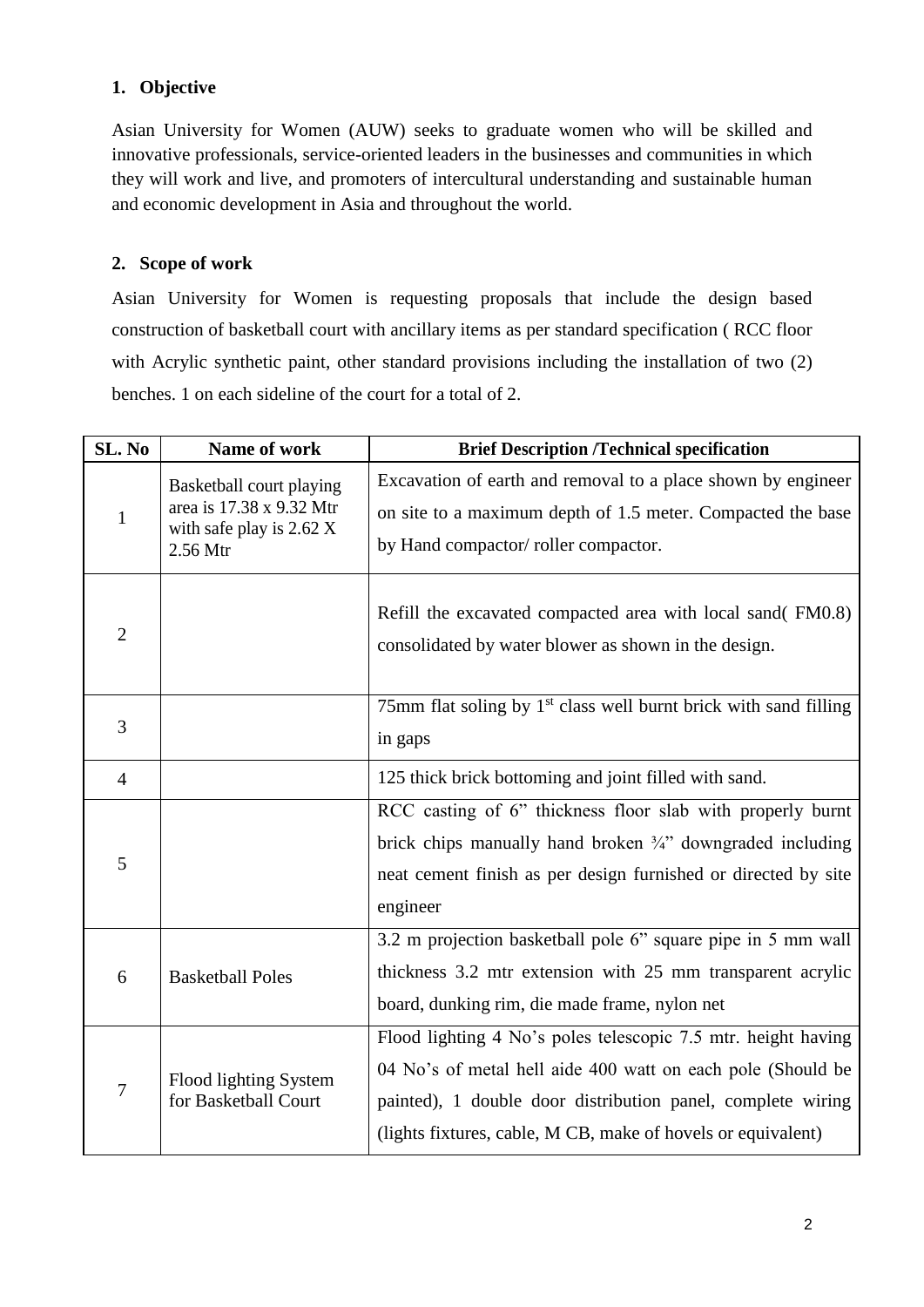| 8  | Fencing               | Providing and fixing chain link fencing made of 50 mm ms        |
|----|-----------------------|-----------------------------------------------------------------|
|    |                       | pipe with 50 mm by 50 mm square 3 mm thick wire fixed at        |
|    |                       | top and bottom with 50 mm ms pipe having 8 ft height as per     |
|    |                       | field measurement (Should be painted)/ Available colored        |
|    |                       | fencing of above size insulated with plastic materials as       |
|    |                       | approved on ground.                                             |
| 9  | Fire hydrant movement | There is a fire hydrant in the workplace (field) and that needs |
|    |                       | relocate from the current place to alternate place. It requires |
|    |                       | separate work of moving the pipes and related items to the      |
|    |                       | alternate place.                                                |
| 10 | Pathway               | Having 2 gaps for the pathway to visit from J building to other |
|    |                       | buildings as directed by site engineer.                         |

#### **3. Bidders should:**

- a) Submit design and construction BOQ. The BOQ should furnish all technical details of the product alongwith manufacturers name and model/brand of the item. (The Design and BOQ will be maintained confidentially under the terms and conditions 7.5)
- b) Submit surface materials details and its longevity confirmation. (If synthetic and acrylic painting: period of its sustainability with warranty)
- c) Submit the cost including fire hydrant movement to the alternate place (SL 12).
- d) Submit all the related cost to accomplish the task as turnkey project. (E.g: Upcutting and others removal cost).
- e) Submit the timeline of accomplishing the work and handover the project.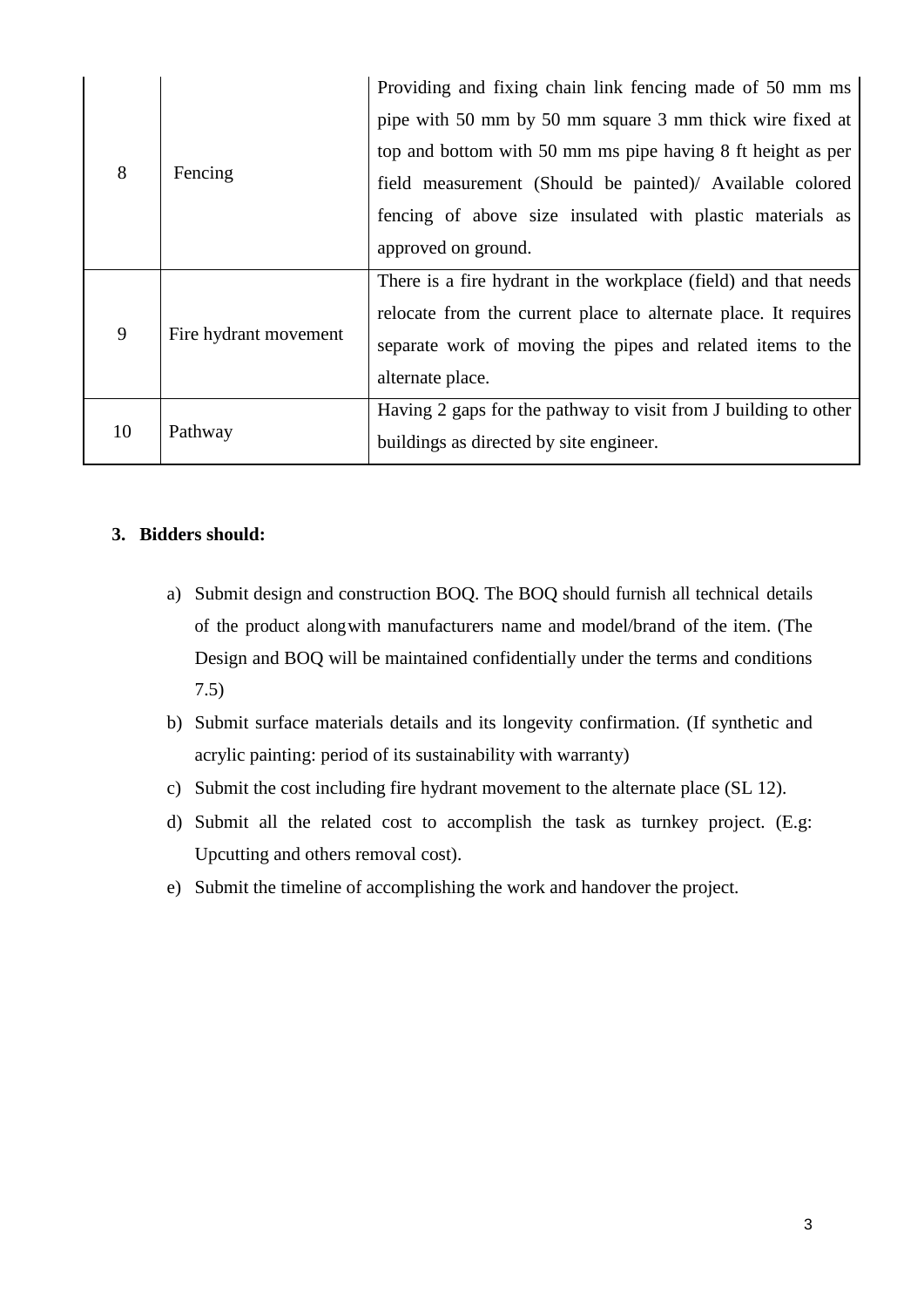## **4. Documents need to submitted by the bidder**

To be considered for selection by the AUW, the bidders should meet the following criteria:

| S. No. | <b>Documents</b>       | <b>Documents Details</b>                                                                                     |  |
|--------|------------------------|--------------------------------------------------------------------------------------------------------------|--|
|        | <b>Trade License</b>   | Valid Trade License for the year 2022 to onwards.                                                            |  |
| 2      | <b>BIN/TIN</b>         | BIN/TIN Certificate related to the offerer                                                                   |  |
| 3      | Company Profile        | Company Profile that shows client list. The profile<br>also should mention the year of company registration. |  |
| 4      | <b>Other Documents</b> | VAT certificate                                                                                              |  |
|        |                        | Certificate of Incorporations                                                                                |  |
|        |                        | Legal Entity                                                                                                 |  |
|        |                        | Bank solvency                                                                                                |  |
|        |                        | Register partnership deed (If necessary)                                                                     |  |

|  |  | Table 1: Eligibility Criteria: |  |
|--|--|--------------------------------|--|
|--|--|--------------------------------|--|

## **5. Bid Submission Process**

## **5.1 Language of the Bid**

The Bid prepared by the Bidder, as well as all correspondence and documents relating to the Bid exchanged by the Bidder and AUW shall be written in English language.

## **5.2 Signature**

The covering letter must be signed with the Bidder's name and by an Authorized Signatory of the Bidder, who is authorized to commit the Bidder to contractual obligations. All obligations committed by such signatories are liable to be fulfilled by the Bidders who would be selected to carry out the project as per the terms of this RFP.

All the commitments, obligations and responses (all the pages) against this RFP must be signed by the signatory of the Bidder and are enforceable through security service provider which may be signed at the end of the bidding process.

## **5.3 RFP Submission**

- a. An authorized signatory of the Bidder shall initial all the pages of the original Bid. The authorization shall be in the form of a written Power of Attorney accompanying the Bid or in any other form demonstrating that the signatory has been dully authorized to sign.
- b. The Bidders are required to submit soft copies of their Bids electronically.
- c. The Bidders should send the scanned copies of all relevant certificates, documents etc. in support of their RFP. The Bidder should sign on all statements, documents etc. uploaded by them owning responsibility for their authenticity.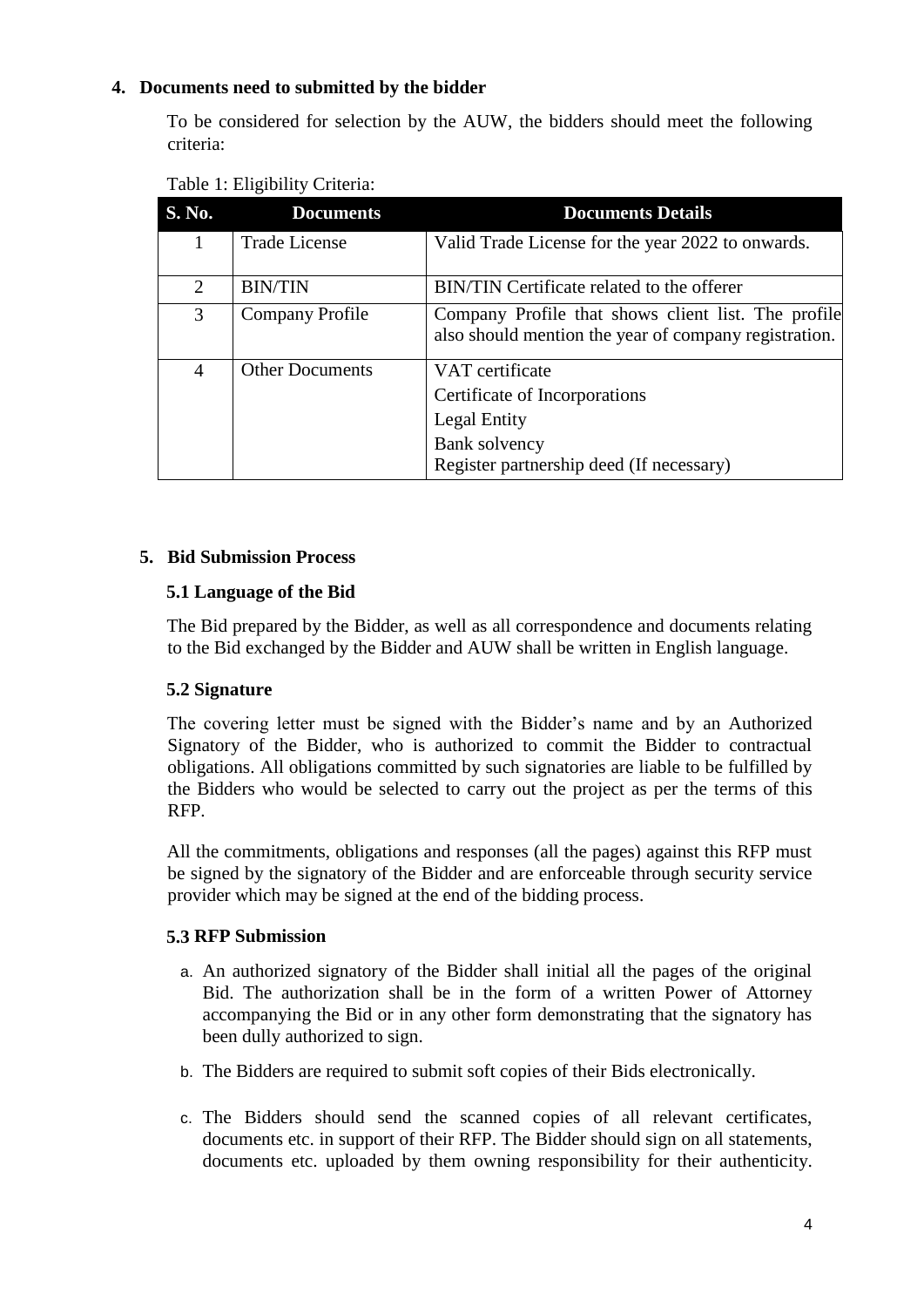Bids must be submitted through email by the last date and time indicated in the "Invitation to RFP".

d. Bidders are strongly advised not to wait till the last day for emailing and submitting their bids.

The bids shall be submitted with technical and commercial details.

All the pages of the proposal including annexures and documentary proofs should be numbered and signed by the authorized signatory.

The proposal should be prepared in English in PDF format.

## **5.4 Documents to be submitted**

5.4.1 Technical Bid

5.4.2 Commercial Bid

## **6 Bid Evaluation**

## 6.1 **Opening of RFP**

For bids received within the prescribed closing date and time will be evaluated.

## 6.2 **Commercial Bid Evaluation**

The Commercial bids will be evaluated on the basis of the quotes.

## **7. Terms and Conditions**

## **7.1 Period of validity of bids**

The process of bid evaluation, approval and subsequent activities may be assumed to take a reasonable amount of time. Please mention bids validity of time not less than a month.

## **7.2 Modifications and withdrawal of bids**

No bid can be modified by the bidder, subsequent to the closing date and time for submission of bids.

## **7.3 Erasures or alterations**

The offers containing erasures or alterations will not be considered. There should be no handwritten material, corrections or alterations in the offer.

## **7.4 Revised bids**

If necessary, AUW reserves the right to call for revised technical or commercial bid from all the eligible bidders.